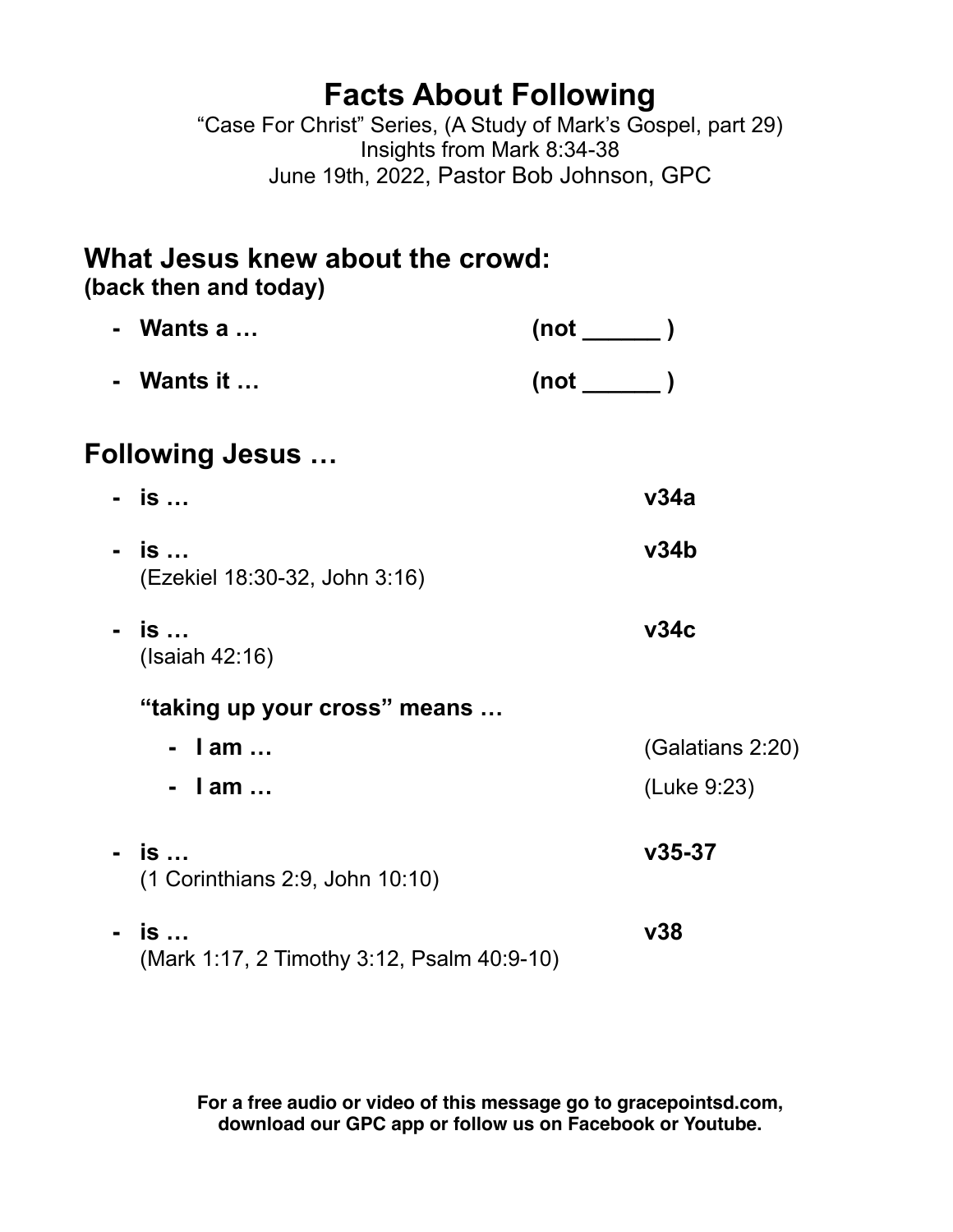### **This Week's Discussion Guide**

Welcome to our eighth week of our nine week study and discussion based on our current Sunday series at GPC called, "Case For Christ".

In this series, we are slowly unpacking the Gospel of Mark. Each week we will read and reflect on a passage from Mark's gospel and discuss ways we can apply what we reflect on to our daily lives.

It is our prayer at GPC for our Sundays and small groups to provide the encouragement we all need to support each other as we desire to grow closer to God and build friendships as part of our vision at GPC to raise up committed Christ followers in a healthy church community.

#### **Getting Started:**

Each week, we typically start out with a few lighter questions to get us warmed up :).

In Mark 8:34-38, Jesus described the cost of being a follower of Him.

Speaking of being costly, what is something you saved up for and purchased that was a stretch for you? Do you still have it? How long did you enjoy it? Are you glad you did it?

Jesus also described 'taking up our cross and following him'. Back in the first century when you 'took up your cross' … there was no turning back.

Speaking of no turning back, when have you made a decision where you knew there was no turning back and you were all in and committed to see it through?

The last description of being a follower of Jesus, back then and today was the willingness to share with others about your faith in Jesus. (Mark 8:38)

Who are you grateful for that chose to share their faith in Jesus with you?

What did they share that encouraged you to pursue your own faith in Jesus?

#### **Reviewing and Reflecting on the Passage:**

Let's read the two key passages from last Sunday. (Mark 8:34-38)

After reading these passages and looking back on our notes from Sunday, was there a particular thought, verse or comment that caught your attention, challenged you or raised a question for you?